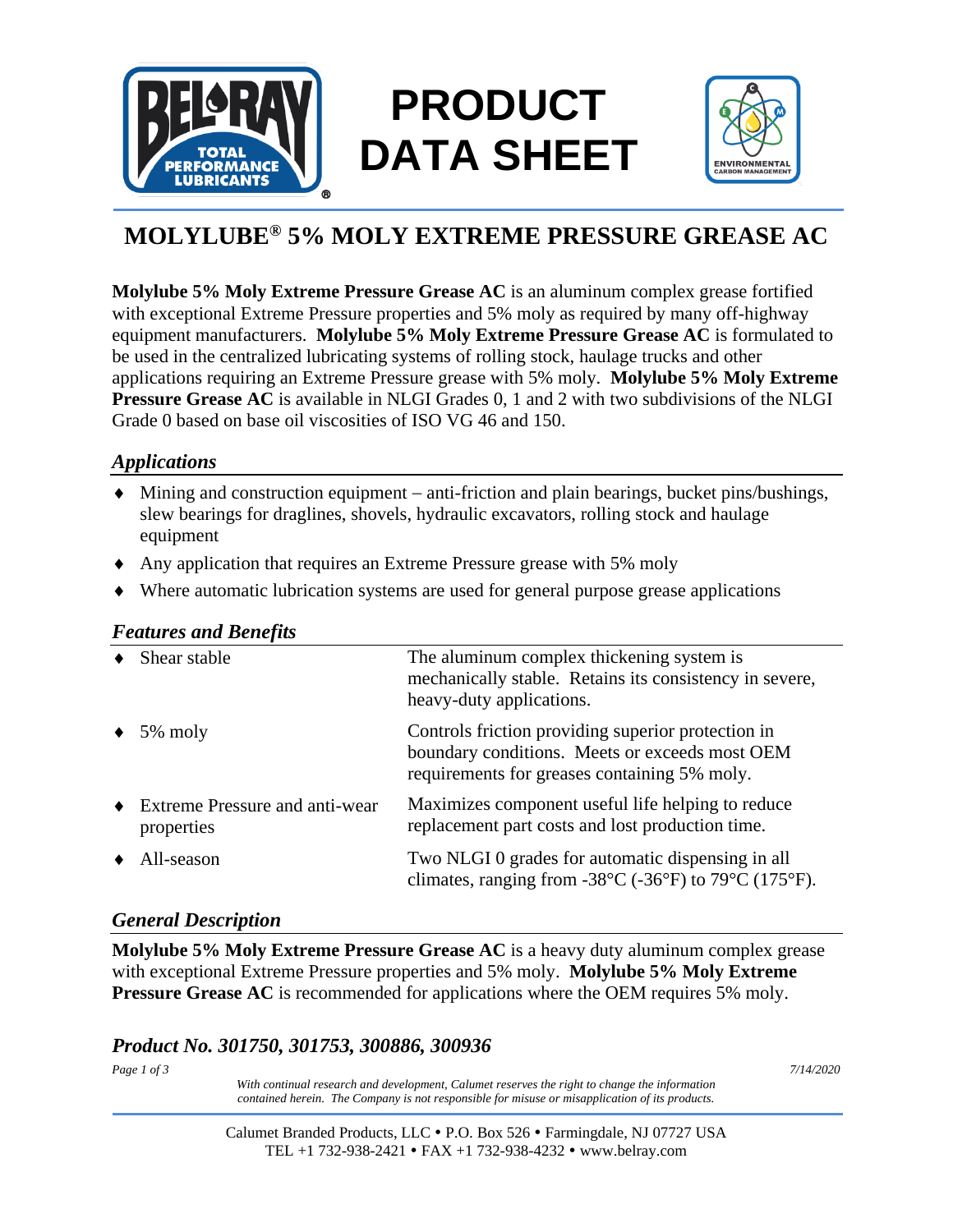## **MOLYLUBE® 5% MOLY EXTREME PRESSURE GREASE AC**

#### TYPICAL PROPERTIES

| Product No.                                                                                  | <u>301750</u>       | <u>301753</u>       |
|----------------------------------------------------------------------------------------------|---------------------|---------------------|
| <b>OLD Product No.</b>                                                                       | 69360               | 69520               |
| <b>Bel-Ray Name Grade</b>                                                                    | $46-0$              | $150-0$             |
| <b>NLGI</b> Grade                                                                            | $\overline{0}$      | $\boldsymbol{0}$    |
| Penetration, worked (60 strokes)<br>ASTM D217, $mm/10$                                       | 370                 | 370                 |
| Thickener Type                                                                               | Aluminum<br>Complex | Aluminum<br>Complex |
| Viscosity (Base Fluid), ASTM D445<br>@ 40°C, cSt<br>@ 100°C, cSt                             | 49.9<br>8.15        | 150<br>14.5         |
| Dropping Point, ASTM D2265, °C (°F)                                                          | 243 (469)           | 249 (480)           |
| Copper Strip Corrosion, ASTM D4048<br>24 hrs @ 100°C, rating                                 | 1 <sub>b</sub>      | 1 <sub>b</sub>      |
| Pumpability, Lincoln Ventmeter<br>Vent from 1800 psi to 600 psi, $^{\circ}C$ ( $^{\circ}F$ ) | $-38(-36)$          | $-18(0)$            |
| Water Washout, ASTM D1264<br>@ 79°C (175°F), Loss, weight %                                  | 12.5                | 11.0                |
| 4-Ball EP Test, ASTM D2596<br>Weld Load, kg<br>Load Wear Index, kg                           | 620<br>92           | 800<br>135          |
| 4-Ball Wear Test, ASTM D2266<br>@1200 rpm, 40 kg, 1 hr, 75°C<br>Scar Diameter, mm            | 0.60                | 0.50                |
| Timken EP Test, ASTM D2509<br>OK Load, kg (lb)                                               | 27.2(60)            | 27.2(60)            |
| <b>Lubricating Solids</b>                                                                    | 5% MoS2             | 5% MoS2             |
| Rust Protection, ASTM D1743, rating                                                          | Pass                | Pass                |
| <b>EMCOR Rust Protection, ASTM D6138, rating</b>                                             | 0/0                 | 0/0                 |
| Color                                                                                        | Gray                | Gray                |

*Page 2 of 3 7/14/2020*

*With continual research and development, Calumet reserves the right to change the information contained herein. The Company is not responsible for misuse or misapplication of its products.*